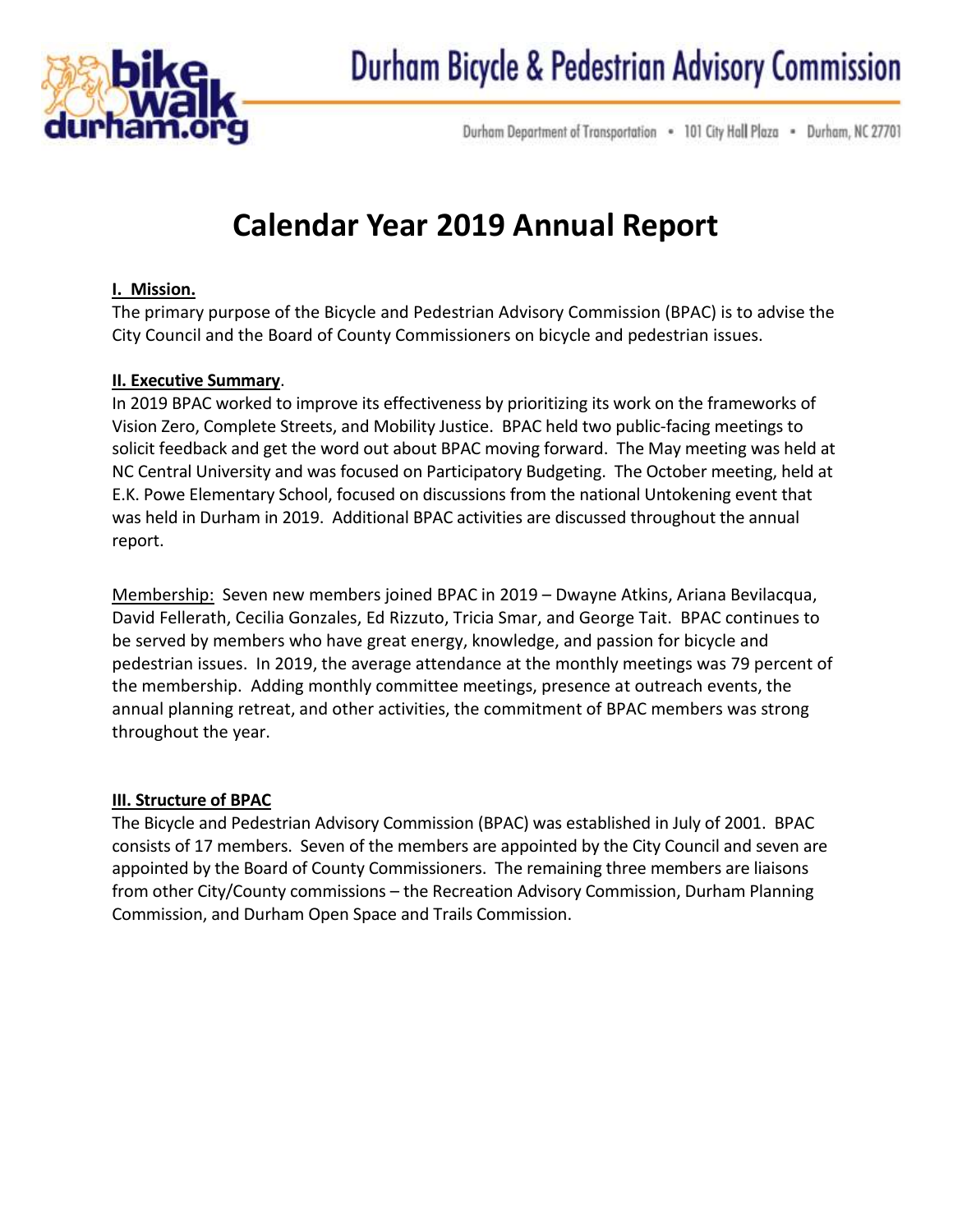

*Durham BPAC Members (April 2018). From left: Javiera Caballero, Ed Rizzuto, George Tait, Gifford, Aidil Ortiz, Michael Moorman, David Fellerath, Emily Egge, Susanne Schmal Dan Clever, Cecilia Gonzales, Dale McKeel, Amanda De Hoedt, Tricia Smar.*

Emily Egge served as Chair of BPAC during 2019, with Amanda De Hoedt serving as Vice-Chair. Dale McKeel provided staff support to the Commission. Jillian Johnson and Javiera Caballero served as the liaison from the Durham City Council, and Heidi Carter served as the liaison from the Durham Board of County Commissioners.

In 2019, BPAC had the following committees:

- Development Review (chaired by Jeremy Thornhill and Dan Clever)
- Bike and Pedestrian Plan Implementation and Evaluation (chaired by Frank Glover and Michael Moorman)
- Education, Encouragement, and Engagement (chaired by Julia Katz)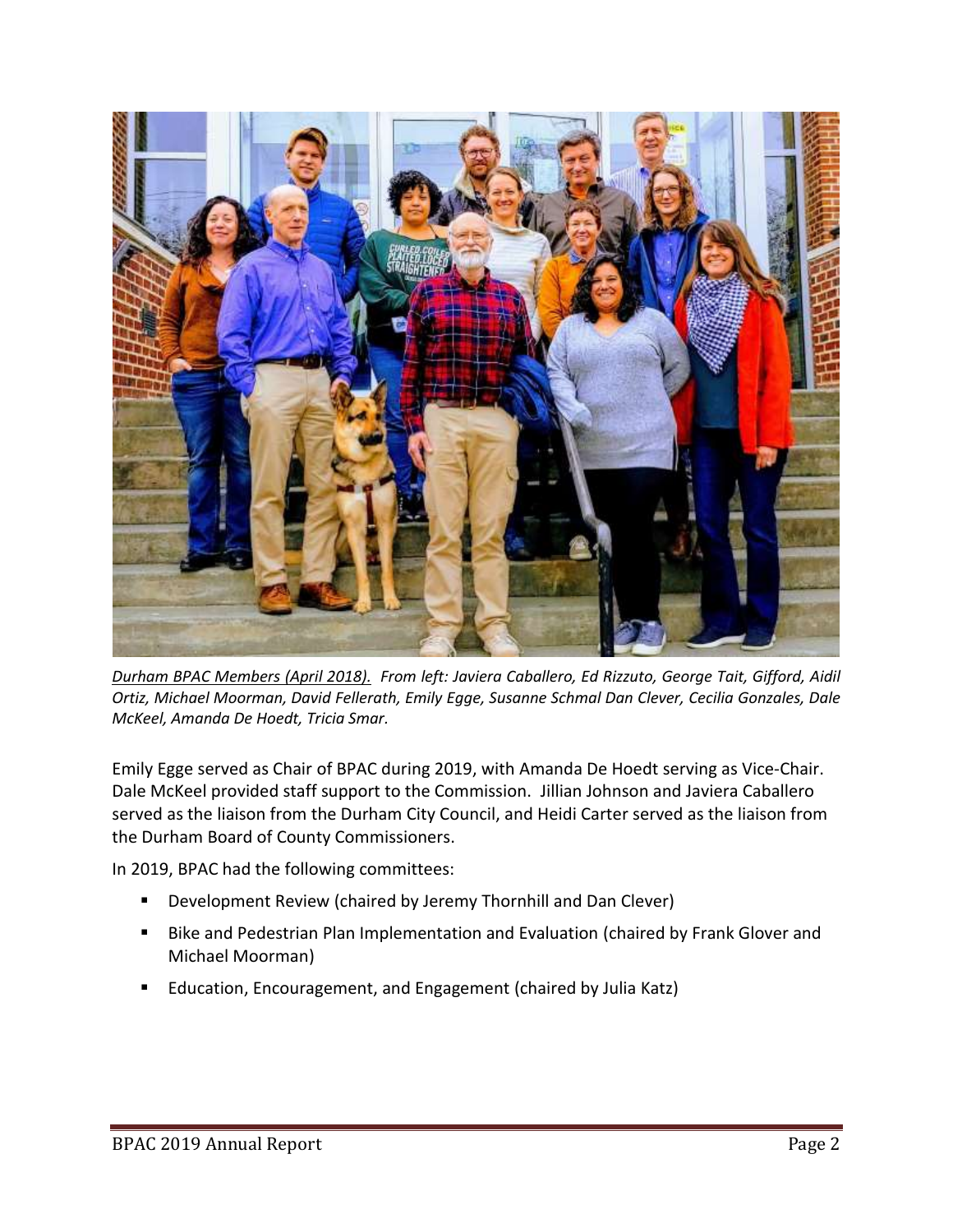#### **IV. Presentations Made to BPAC**

- **■** January: No presentations.
- February: Elmo Vance of the NC Department of Transportation presented on US 70 Project U-5720.
- March: (1) Ed Rizzuto provided comments from the Vision Insights Support Group, and (2) Charles Menefee, City of Durham Transportation Department Intern, presented on the Club Boulevard Project for the Safe Streets Academy.
- April: Dan Gelinne provided a presentation discussing the work of the UNC Highway Safety Research Center.
- May: Robin Baker and Justin Henderson of the City of Durham Finance Department provided an overview of Participatory Budgeting.
- June: Ellen Beckmann, City of Durham Transportation Department, provided an update on the Move Durham project.
- **■** July: No meeting.
- August: Tom Devlin, City of Durham Transportation Department, provided an overview of the Way to Go Durham Transportation Demand Management Program
- September: Evan Tenenbaum, City of Durham Transportation Department, provided information on proposed updates to the Shared Active Transportation program.
- October: BPAC member Aidil Ortiz provided an overview and recap of the Untokening, followed by an introduction of questions, discussion within breakout groups, and discussion takeaways.
- November: Nia Rodgers and Jessica Kemp of the City of Durham General Services Department provide updates on three trail projects: Durham Belt Line, Third Fork Creek Trail Extension, and R. Kelly Bryant Bridge Trail.
- December: John Tallmadge presented Bike Durham's proposal for a Low Stress Bicycle Network.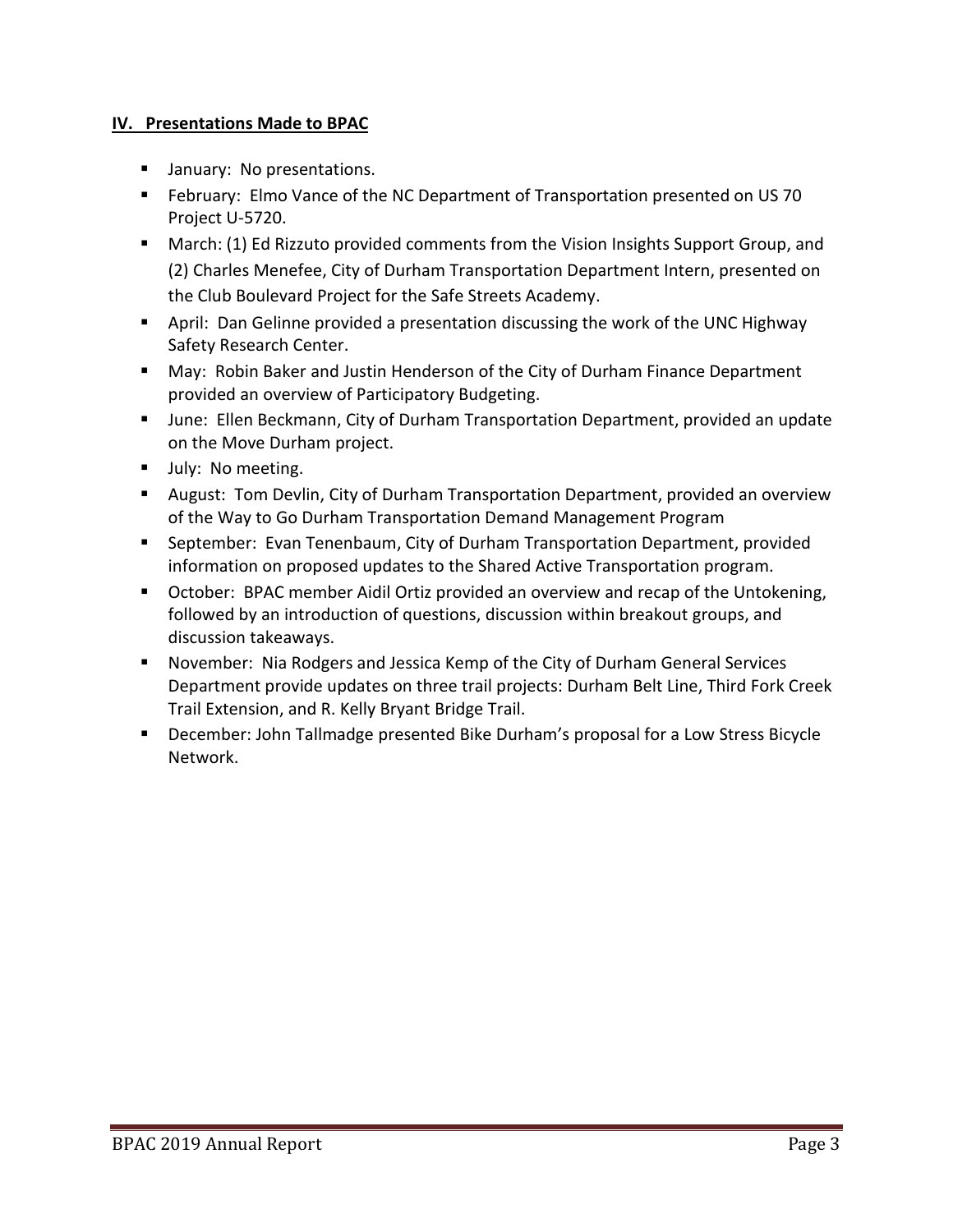

*Members of BPAC prepare to ride in the Durham Holiday Parade.*

## **V. BPAC Accomplishments and Activities**

#### *A. Bicycle and Pedestrian Plan Implementation*

- Discussed and commented on the US 15-501 Reimagining study.
- Advocated for the need for a sidewalk connection from Fayetteville Road to Solite Park as part of the Fayetteville Road widening project, and the safety of the crossing of Fayetteville Street for American Tobacco Trail users.
- Reviewed list of city-maintained streets that will be resurfaced this year and made recommendations for possible bicycle lane striping.
- Reviewed and commented on studies and proposed construction projects, including the Cornwallis Rd bridge over the NC Railroad near Miami Blvd, conversion of US 70 to a freeway,
- Attended NC Road Safety Summit.
- Advocated for traffic signals that are audible signals for visually impaired people.

#### *B. Development Review Activities*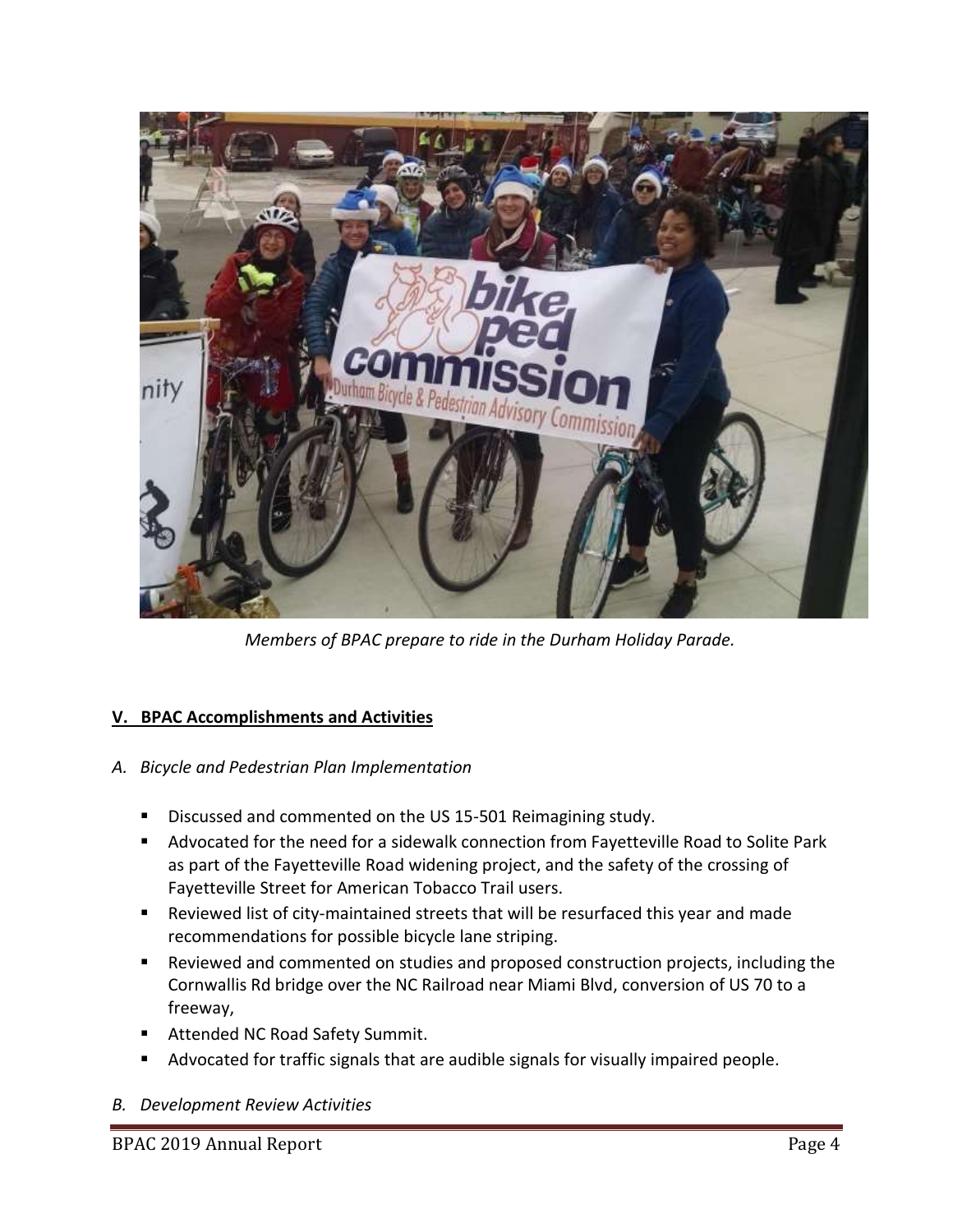- Provided 55 sets of comments on site plans, including initial reviews and re-reviews.
- Provided 38 sets of comments on development plans
- Held training session on development review process for new committee members and the Durham Open Space and Trails Commission, and revised the site plan review checklist.
- Proposed revisions to the Unified Development Ordinance related to the need for off‐site pedestrian improvements reasonably proximate to the new development, and design standards for bicycle parking.
- Reviewed and wrote a letter regarding the requested street closure of Oregon Street between Campus Drive and Erwin Rd.
- *C. Education and Encouragement Committee (From July: Education, Encouragement and Engagement Committee)*
	- Worked to ensure that equitable engagement outreach strategies are utilized for current and future Durham transportation projects.
	- Used Twitter and Facebook to provide updates on BPAC's work and bicycle and pedestrian activities in Durham, including publishing BPAC committee member profiles on Facebook.
	- Revised the BPAC logo.
	- Ordered and distributed BPAC branded bicycle bells.
	- Applied for 50 youth bicycle helmets through the NCDOT initiative and fitted helmets on children at community events.
	- Jointly with Bike Durham applied for and received funding through the Durham 150 grant that was used to support work to more deeply connect with Black and Brown communities in Durham with the explicit goal of improving equitable distribution of resources impacting our community as it relates to biking and walking.
	- Jointly with Bike Durham planned and engaged in Bike Month through attendance and volunteering at a variety of events.
	- Helped support Walk to School and Bike to School events.
	- **•** Organized bicycle valet parking and information sharing at community events such as Earth Day, Durham Bowls, and Centerfest.

## **VI. Focus Areas for 2020**

The Bicycle and Pedestrian Advisory Commission held its annual retreat on January 18, 2020. The retreat included a review of BPAC frameworks, discussion of BPAC's role in the Comprehensive Plan Process, a development review training and group exercise, and development of 2020 BPAC Guiding Principles, which are attached.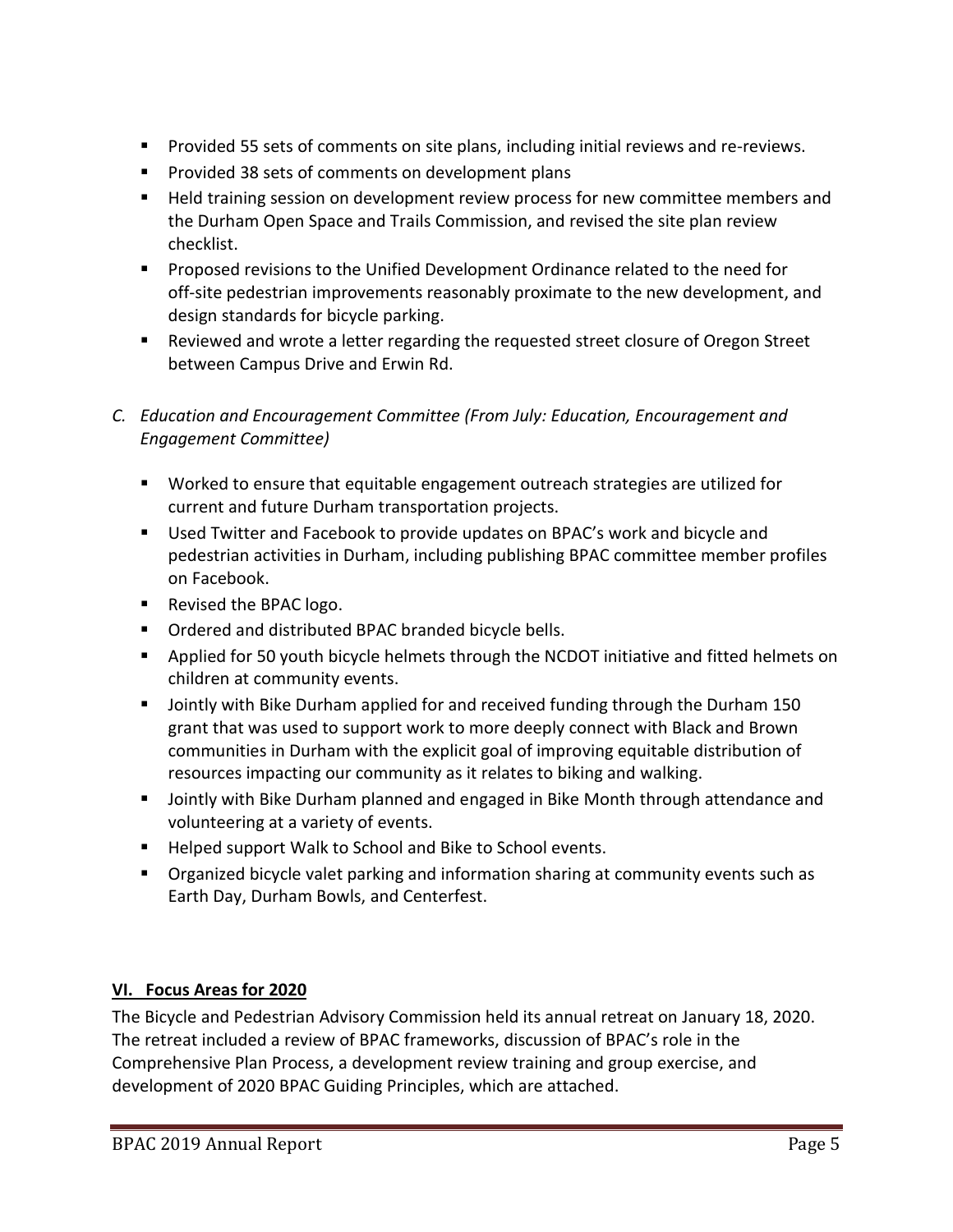#### **VII. Closing**

The members of the Bicycle and Pedestrian Advisory Commission appreciate the opportunity to serve the City and County of Durham. We remain committed to our charge of assisting the elected boards in making Durham a better place to walk and bicycle. We hope that you will call upon us whenever our advice or expertise is needed.

Respectfully submitted,



Emily Egge, BPAC Chair

*As part of the BPAC Retreat in January 2019, BPAC members split into three groups to do bike/walk audits on three sections of the Fayetteville Street corridor.*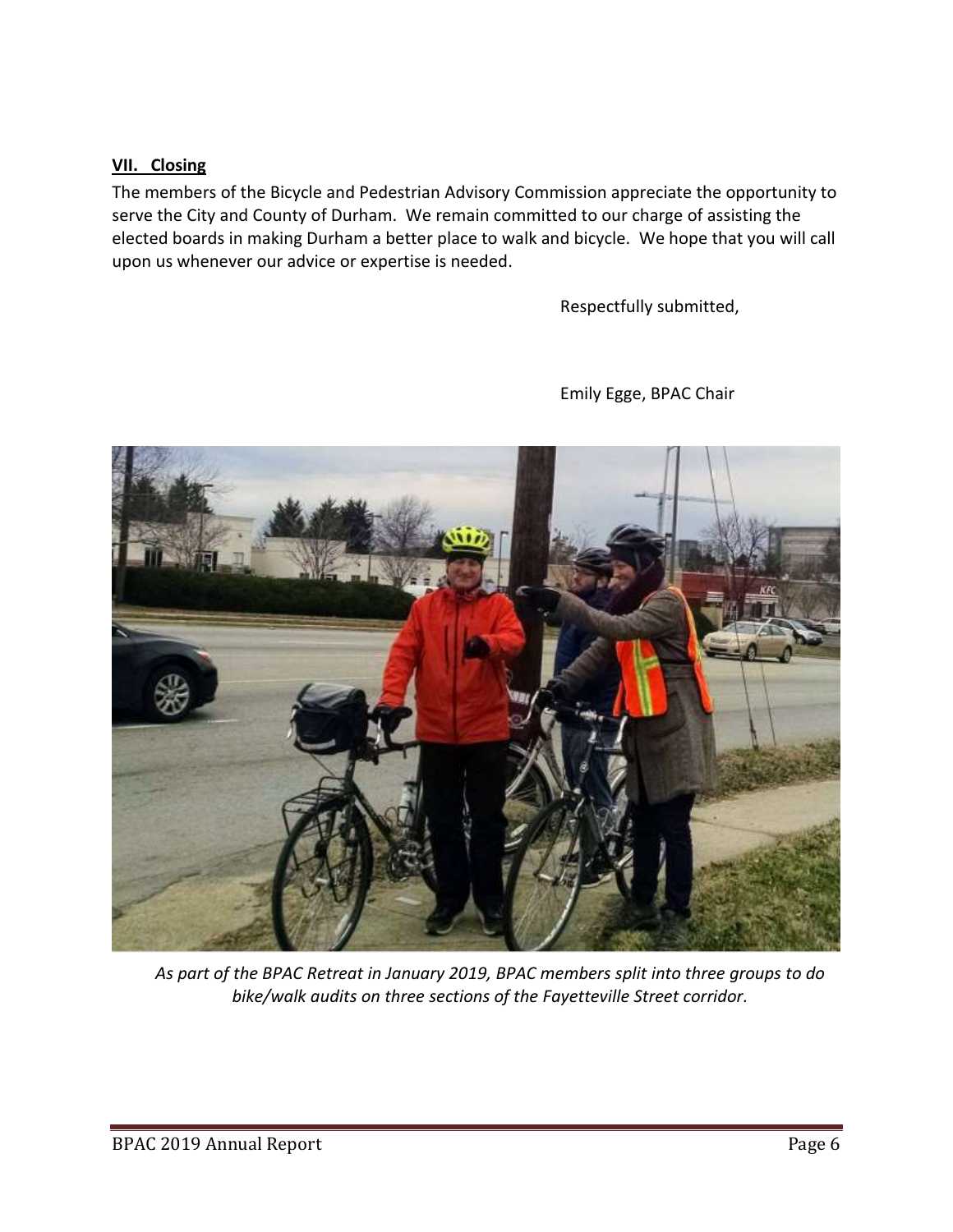# **2020 BPAC Guiding Principles**

BPAC is a resident advisory commission dedicated to ensuring our elected officials and government departments have access to community input that will impact priorities and projects related to bicycle and pedestrian mobility.

Our feedback is guided by the principles of creating **Safe Mobility Networks; Complete Mobility Networks; and Equitable Mobility Networks.**

To each of these principles, we apply the values of **Collaboration and Partnership; Environmental Stewardship; and Economic Responsibility**

BPAC Values: through all of our work, it is important to center these values.

- **Collaboration and Partnership:** Mobility does not function in a vacuum, so neither can we! We will strive to work with likely partners and across disciplines, departments and commissions to provide comprehensive solutions that enhance, do no harm, are not in accidental conflict.
- **Environmental Stewardship:** Mobility methods have a tremendous impact on our environment. As we focus on outdoor mobility, we have a vested interest in ensuring the development of our mobility infrastructure and tools (i.e., vehicles) first do no harm, and ideally improve the state of our environment.
- **Economic Responsibility:** On a macro level, transportation and transit projects carry a huge price tag and require significant staff time. BPAC commits to challenge and empower our public officials to ensure our collective time and tax dollars are responsibly spent.

On a micro level, we are all reliant on mobility to get us to where we work and where we spend. Transportation tends to be a significant household cost (20% or more?). Good mobility = more \$ saved and more \$ spent locally.

> $\circ$  Side thought- though the focus is on moving people, there is also need to move goods/services in a way that enhances the safety of people.

Guidelines overview and goals:

- **Safe Mobility Networks**: That safety in reaching our destinations is valued over speed, resulting in **zero** deaths or serious injuries due to transportation-related crashes. We are inspired by the Vision Zero Network, and support our Transportation Department in applying those concepts appropriately in Durham. In 2020, that means:
	- $\circ$  Continue to support application of lessons learned and connections made from Untokening Conference.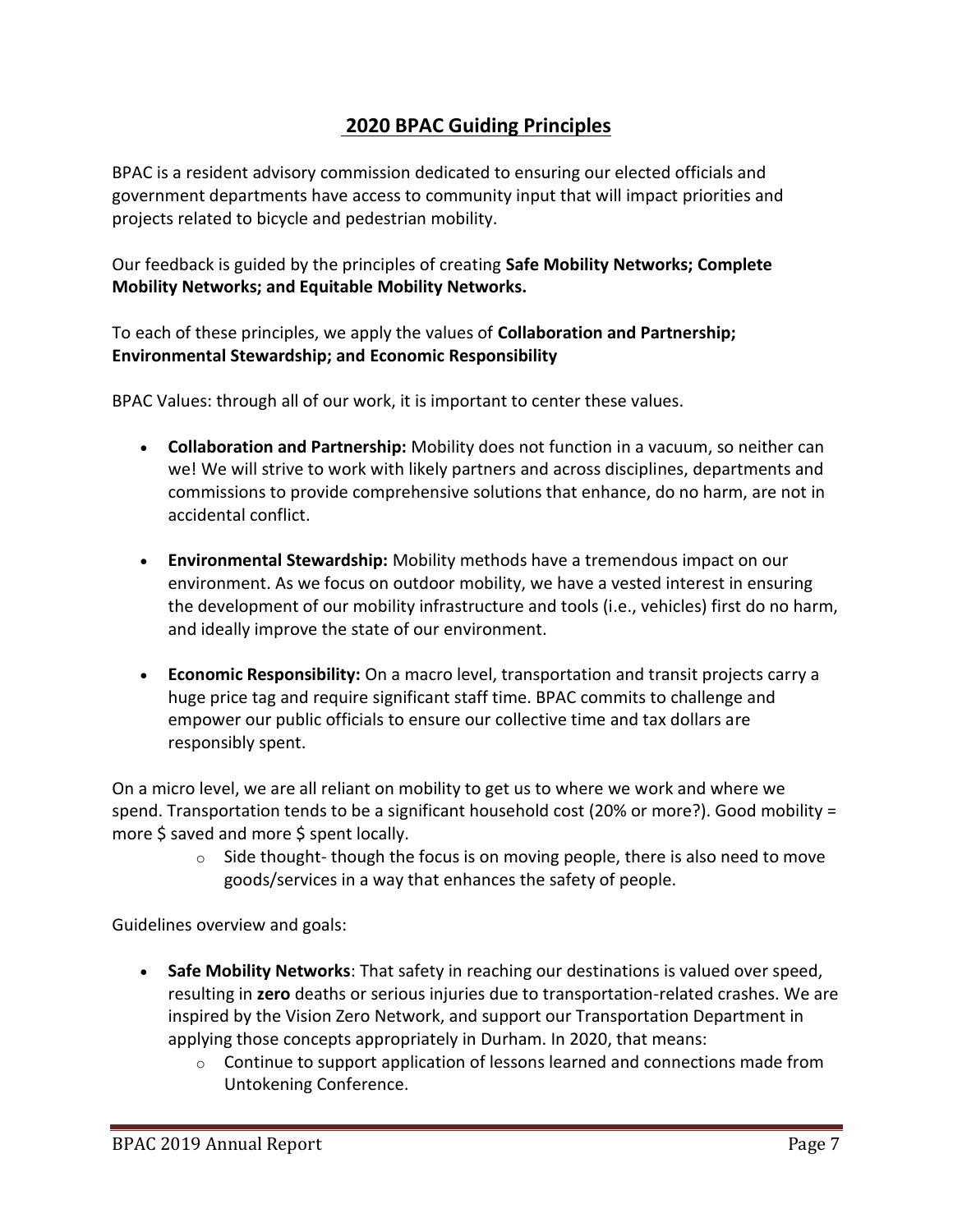- **Invite Planning Department staff and Untokening organizers to present to** BPAC on both local outcomes/applications, as well as national trends and priorities.
- $\circ$  Understand current status of Vision Zero implementation in Durham, and areas we can support momentum.
	- **Invite Transportation Dept Vision Zero staff to present to BPAC on status** and areas we can support.
- $\circ$  Development Review Committee: review UDO & Public Works Reference guide policies and standards to ensure they enforce Safe standards, making recommendations to Planning and Public Works Departments. Particular 2020 focus on intersection treatments.
- o PIE Committee: review UDO & MPO & Public Works Reference guide policies and standards to ensure they enforce Safe standards, making recommendations to Planning, Transportation & Public Works Departments. Particular 2020 focus on traffic calming measures.
- **Complete Mobility Networks**: That our mobility network is viewed holistically, so we can all get where we need to go, whatever our method of transportation. We embrace the concept of Complete Streets planning, and will continue to encourage and support Durham and North Carolina's efforts to incorporate this system into road project planning and into actionable policies and ordinances. In 2020 that means:
- Actively participate in the Comprehensive Plan Process by:
	- 4 identified liaisons attending each Commission meeting
	- Beginning in Feb, dedicated agenda time at BPAC meeting for report out and collecting feedback.
	- Liaisons will build working partnerships with other commissions, to align and coordinate input where relevant.
	- o Actively participate in County Transit Plan Process:
		- Connect with GoTriangle to create engagement
		- Support requests for City/County Plan
	- o DevRev: Review updated NCDOT Complete Streets Implementation Plan and Public Works Reference Guide for consistency with UDO and Comprehensive Plan.
	- o PIE: Review UDO, MPO Transportation Plans, Public Works Reference Guide, NCDOT Complete Streets Implementation and NACTO guidelines for effects on promoting an infrastructure consistent with a safe mobility environment for all alternative modes of mobility.
	- $\circ$  Break down silos between departments complete planning = complete network = less expense
		- DevRev: Coordinate with compatible commissions to share our process, and build liaison relationships.
			- Planning Commission through development plan comment coordination